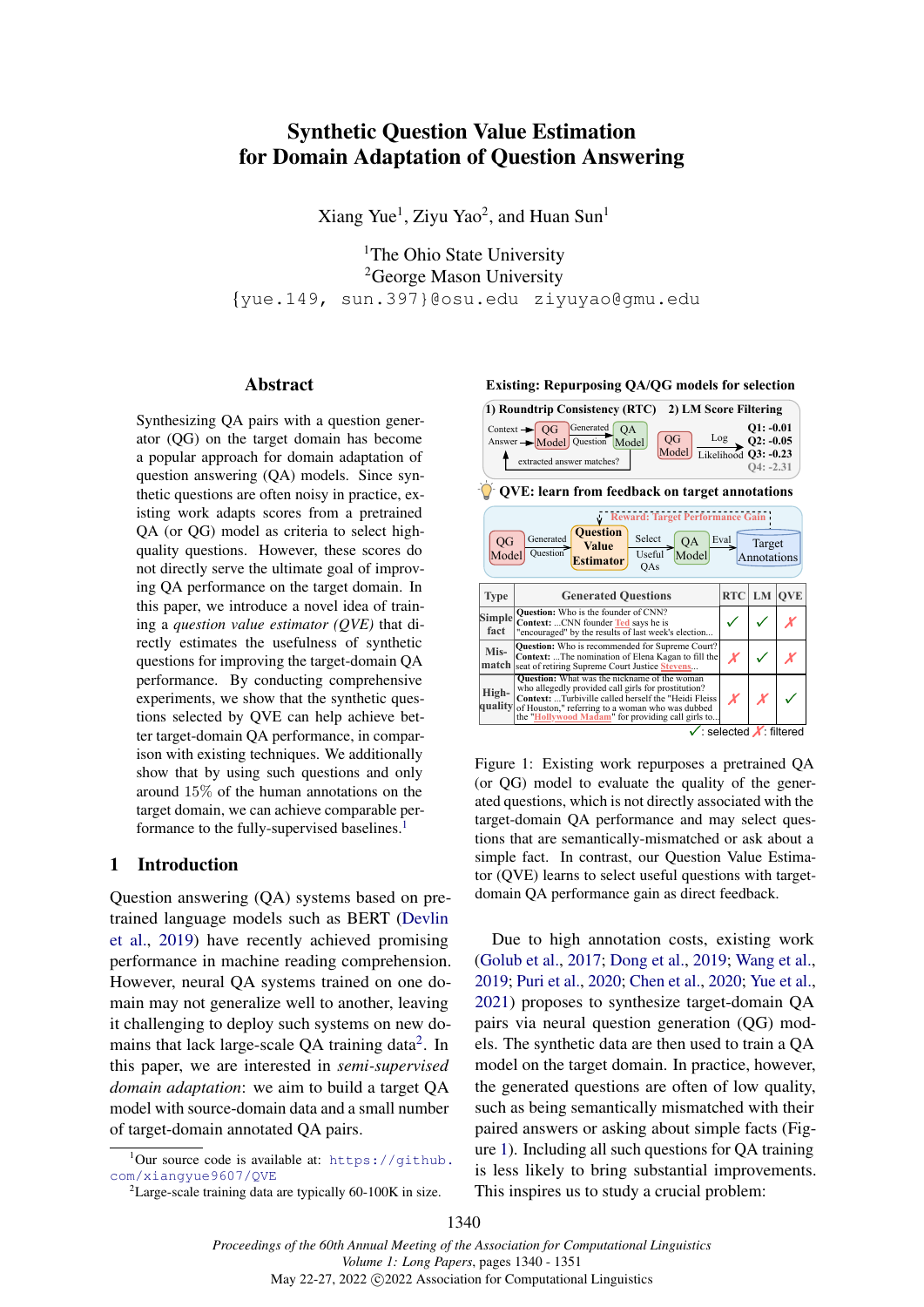*Given a set of target-domain synthetic QA pairs, how to select high-quality ones that are useful to improve target-domain QA training?*

To address the problem, [Alberti et al.](#page-8-0) [\(2019\)](#page-8-0) propose the Roundtrip Consistency (RTC) method, which filters<sup>[3](#page-0-0)</sup> questions that cannot be correctly answered by a pretrained QA model. Other work [\(Shakeri et al.,](#page-10-3) [2020\)](#page-10-3) considers using the generation log likelihood by the QG model (LM Score) as a metric to filter noisy questions (Figure [1,](#page-0-1) top). Although these filtering techniques have been shown to improve the question quality to some extent [\(Rennie et al.,](#page-10-4) [2020\)](#page-10-4), they are not directly optimized for *selecting questions that can improve QA performance on the target domain*. For example, some useful but difficult questions (e.g., the last example in Figure [1\)](#page-0-1) may be filtered by the Roundtrip method, since they cannot be answered correctly by the pretrained QA model. However, these questions are often crucial to further improving QA performance when added into training.

In this paper, we propose a *question value estimator (QVE)* (Figure [1,](#page-0-1) middle) to select questions that can improve QA performance on the target domain. QVE takes in generated QA examples and outputs real-valued scores (i.e., question values), which are expected to represent the usefulness of generated questions in terms of improving targetdomain QA performance. However, training the QVE model towards this goal is challenging due to the lack of supervision (i.e., true question values).

To solve the problem, we propose to train the QVE with direct QA feedback from the target domain. Intuitively, if a batch of synthetic questions (when used for training) leads to increasing accuracy of the target-domain QA model, QVE should assign high values to them; the more the accuracy increases, the higher the question values should be. Thus, we optimize QVE with the *target-domain QA performance gain* after adding the selected questions into training. More formally, given the discrete and non-differentiable question selection process, we formulate the question selection of QVE as a reinforcement learning [\(Williams,](#page-10-5) [1992\)](#page-10-5) problem (Figure [2\)](#page-4-0). The QVE receives a batch of synthetic samples each time and learns to select highquality ones based on their estimated values. The selected samples are then used to train the targetdomain QA model, with the resulting performance

gain (on the available target-domain annotations) as the reward. The reward guides the optimization of QVE such that it will eventually make proper question value estimation and selection.

To evaluate the QVE model, we instantiate the QG and the QA model based on the pretrained BART [\(Lewis et al.,](#page-9-4) [2020\)](#page-9-4) and BERT [\(Devlin](#page-9-0) [et al.,](#page-9-0) [2019\)](#page-9-0), respectively. By carrying out comprehensive experiments on four commonly-used reading comprehension datasets [\(Trischler et al.,](#page-10-6) [2017;](#page-10-6) [Joshi et al.,](#page-9-5) [2017;](#page-9-5) [Yang et al.,](#page-10-7) [2018;](#page-10-7) [Kwiatkowski](#page-9-6) [et al.,](#page-9-6) [2019\)](#page-9-6), we show that: (1) our QVE model trained with the target-domain QA feedback substantially outperforms the question selection techniques trained without direct QA feedback [\(Alberti](#page-8-0) [et al.,](#page-8-0) [2019;](#page-8-0) [Shakeri et al.,](#page-10-3) [2020\)](#page-10-3). (2) When using our QVE model to select synthetic questions, QA models can achieve comparable performance to fully-supervised baselines while using only 15% of the full target-domain annotations, which indicates that our method can greatly alleviate human annotation effort in practice. (3) To understand why QVE brings superior improvement, we conduct human evaluation and find that QVE can better identify semantically-matched and difficult questions.

## 2 Related Work

Domain Adaptation of Question Answering. In this field, some work [\(Wiese et al.,](#page-10-8) [2017;](#page-10-8) [Chung](#page-9-7) [et al.,](#page-9-7) [2018;](#page-9-7) [Hazen et al.,](#page-9-8) [2019;](#page-9-8) [Cao et al.,](#page-9-9) [2020\)](#page-9-9) assumes that target-domain annotated questions are available, however, manually creating questions is costly. Therefore, another line of research work [\(Golub et al.,](#page-9-1) [2017;](#page-9-1) [Wang et al.,](#page-10-0) [2019;](#page-10-0) [Lee et al.,](#page-9-10) [2020;](#page-9-10) [Shakeri et al.,](#page-10-3) [2020\)](#page-10-3) investigates a domain adaptation setting where annotated questions are not available on the target domain. A commonlyadopted approach of this line is to leverage a neural question generation (QG) model [\(Du et al.,](#page-9-11) [2017;](#page-9-11) [Zhou et al.,](#page-10-9) [2017;](#page-10-9) [Sun et al.,](#page-10-10) [2018;](#page-10-10) [Zhao et al.,](#page-10-11) [2018;](#page-10-11) [Nema et al.,](#page-10-12) [2019;](#page-10-12) [Tuan et al.,](#page-10-13) [2020\)](#page-10-13) to automatically synthesize questions given unlabeled contexts [\(Du and Cardie,](#page-9-12) [2018;](#page-9-12) [Zhang and Bansal,](#page-10-14) [2019;](#page-10-14) [Wang et al.,](#page-10-0) [2019;](#page-10-0) [Liu et al.,](#page-9-13) [2020;](#page-9-13) [Golub](#page-9-1) [et al.,](#page-9-1) [2017;](#page-9-1) [Wang et al.,](#page-10-0) [2019;](#page-10-0) [Lee et al.,](#page-9-10) [2020;](#page-9-10) [Shakeri et al.,](#page-10-3) [2020;](#page-10-3) [Yue et al.,](#page-10-2) [2021\)](#page-10-2); see more discussions in Section [3.](#page-2-0) However, it is very challenging to achieve satisfying performance without any target annotations. In our work, we study *semisupervised domain adaptation of QA*, and assume *a small number of target annotations are available*,

<sup>&</sup>lt;sup>3</sup>We interchangeably use "filter" (noisy/low-quality questions) and "select" (useful/high-quality questions).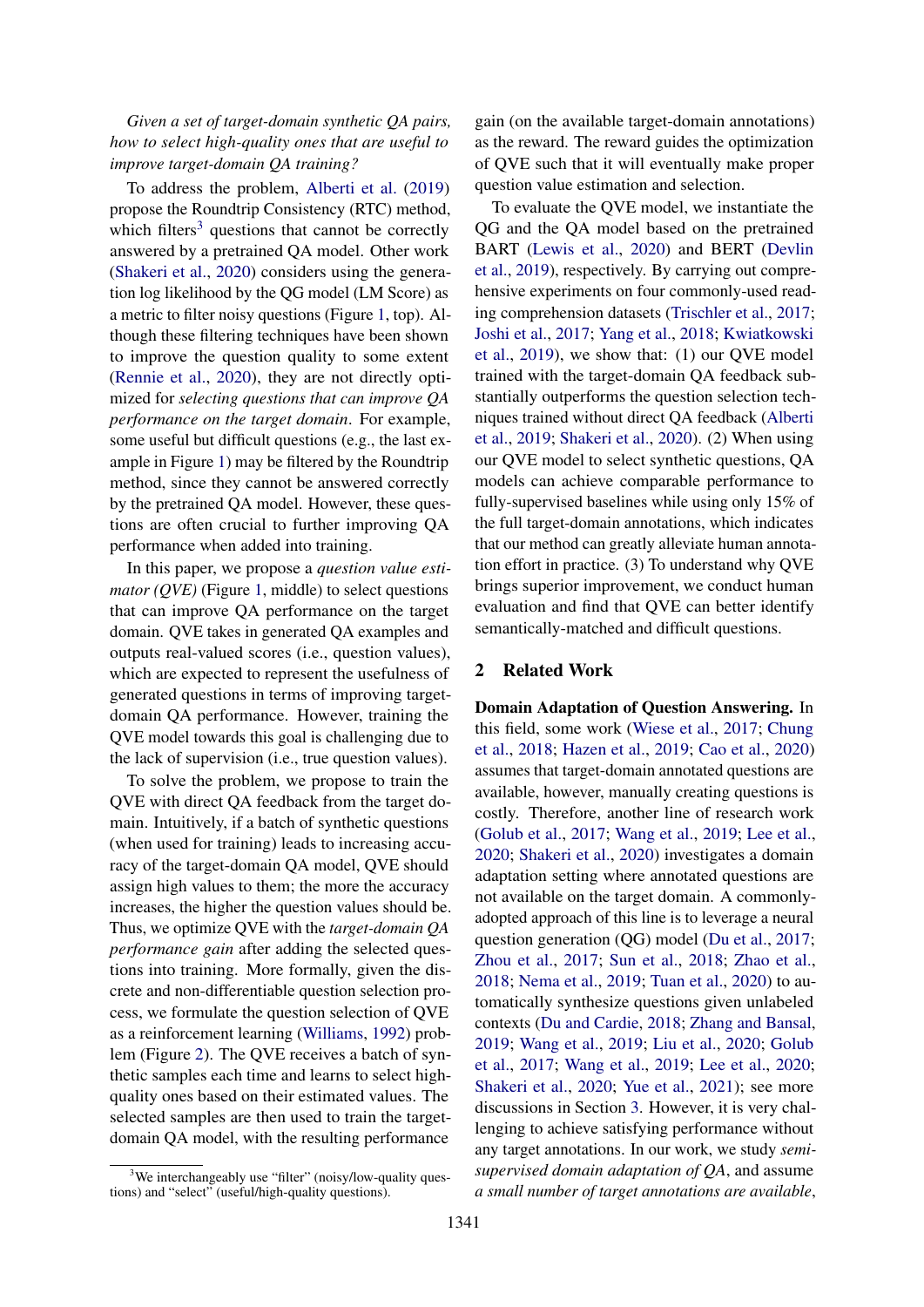which can greatly help models adapt to the target domain while requiring minimal human effort.

Unsupervised and Semi-supervised QA are two other research topics relevant to our work [\(Fabbri](#page-9-14) [et al.,](#page-9-14) [2020;](#page-9-14) [Li et al.,](#page-9-15) [2020;](#page-9-15) [Lewis et al.,](#page-9-16) [2019;](#page-9-16) [Dhingra et al.,](#page-9-17) [2018\)](#page-9-17). Unlike domain adaptation, these two settings do not assume the existence of the "source domain" and synthesize cloze-style questions via rule-based methods for building QA models. Since rule-based QG methods typically have much worse performance than neural ones (pretrained on the source data), we do not compare with these two lines of research in experiments.

Data Selection methods aim to select a useful subset from the (noisy) training data. Though (RLbased) data selection methods were explored in other NLP tasks [\(Ruder and Plank,](#page-10-15) [2017;](#page-10-15) [Qu et al.,](#page-10-16) [2019;](#page-10-16) [Liu et al.,](#page-9-18) [2019\)](#page-9-18), none of them can be directly applied with trivial efforts to our QA scenario and semi-supervised setting. For example, [\(Ruder and](#page-10-15) [Plank,](#page-10-15) [2017\)](#page-10-15) and [\(Liu et al.,](#page-9-18) [2019\)](#page-9-18) reward or measure the selection with the distribution distance between the selected data and target data, while we reward the selection by measuring how large the improvement the selected data can bring for target-domain QA training, which is more aligned with the end goal. Our work is mostly inspired by recent research on data selection in machine learning community [\(Ghorbani and Zou,](#page-9-19) [2019;](#page-9-19) [Jia et al.,](#page-9-20) [2019\)](#page-9-20), particularly [\(Yoon et al.,](#page-10-17) [2020\)](#page-10-17). However, the significant differences between our work and [\(Yoon et al.,](#page-10-17) [2020\)](#page-10-17) are as follows: 1) we study a very challenging task, domain adaptation of question answering, which was not studied in [\(Yoon](#page-10-17) [et al.,](#page-10-17) [2020\)](#page-10-17). How to develop a method in a similar spirit for this task is unexplored. 2) In order to study the task, we begin our method by first proposing two data selection methods that are not covered in [\(Yoon et al.,](#page-10-17) [2020\)](#page-10-17) but achieve comparable results to existing baselines. We then introduce our RL-based method with a carefully-designed reward, which is well connected to the end goal of improving target-QA performance.

#### <span id="page-2-0"></span>3 Background

#### 3.1 Domain Adaptation of QA via QG

Semi-supervised Domain Adaptation. We study the semi-supervised domain adaptation of *extractive* question answering, where the source-domain

and a small number $<sup>4</sup>$  $<sup>4</sup>$  $<sup>4</sup>$  of target-domain QA annota-</sup> tions are provided. Formally, we denote the sourcedomain QA dataset as  $D^s = \{ (c_i^s, q_i^s, a_i^s) \}_{i=1}^N$ , where large-scale tuples of context  $c_i^s$ , question  $q_i^s$ , and answer  $a_i^s$  are available. For the target domain, only a small set of annotated QA pairs  $D^{\text{t}} = \{ (c_j^{\text{t}}, q_j^{\text{t}}, a_j^{\text{t}}) \}_{j=1}^M$  are available  $(M \ll N)$ . Since unlabeled contexts are easy to collect, we assume that they are largely available:  $C^{\text{t}} = \{c_l^{\text{t}}\}_{l=1}^L$  $(L \gg M)$ . The task is to build a QA model that can accurately answer questions on the target domain, given  $D^s$ ,  $D^t$ , and  $C^t$ .

Domain Adaptation via Question Generation. Given the lack of large-scale target-domain annotations, an intuitive approach to domain adaptation is first synthesizing target-domain QA data  $D_{syn}^{\text{t}} = \{(c_l^{\text{t}}, q_l^{\text{t}}, a_l^{\text{t}})\}_{l=1}^L$  automatically from the unlabeled contexts  $C^t$ , and then training a targetdomain QA model on the synthetic  $(D_{syn}^t)$  and the small-size annotated  $(D<sup>t</sup>)$  target-domain data. In such an approach, a question generator (QG)  $g_{\phi}$ is first pretrained on the source training data and further finetuned on the available target-domain annotated QA pairs. A well-trained QG model then takes target-domain context-answer pairs as input to generate a question:  $q_l^{\text{t}} = g_{\phi}(c_l^{\text{t}}, a_l^{\text{t}})$ .

Although this approach has been shown promising, in practice, its effectiveness is restricted by the quality of synthetic questions. Thus, learning to select ones that can lead to a better target-domain QA model becomes a crucial problem.

With respect to how to obtain  $a_l^t$  for QG, in this paper, we assume an answer  $a_l^t$  (i.e., a text span in the context  $c_l^{\dagger}$ ) is given, following [Du et al.](#page-9-11) [\(2017\)](#page-9-11). When the answer  $a_l^t$  is not given, it can be extracted from the given context by using an entity recognition tool [\(Du and Cardie,](#page-9-12) [2018\)](#page-9-12), a classifier [\(Puri](#page-10-1) [et al.,](#page-10-1) [2020\)](#page-10-1) or a seq2seq model [\(Shakeri et al.,](#page-10-3) [2020\)](#page-10-3). Note that noise caused by such answer extraction tools will further lower the overall quality of the synthesized questions. In this paper, we focus on how to select useful synthetic questions in general (i.e., those questions can be synthesized by any QG process) and assume answers are given for simplicity.

#### 3.2 Synthetic Question Selection

Given the synthetic target-domain QA data  $D_{syn}^{\text{t}}$ , the task is to select high-quality pairs from  $D_{sym}^{\mathfrak{r}}$ 

<sup>4</sup> In our experiments, we assume 1,000 target annotations available, which is around 1-1.5% of the original training data.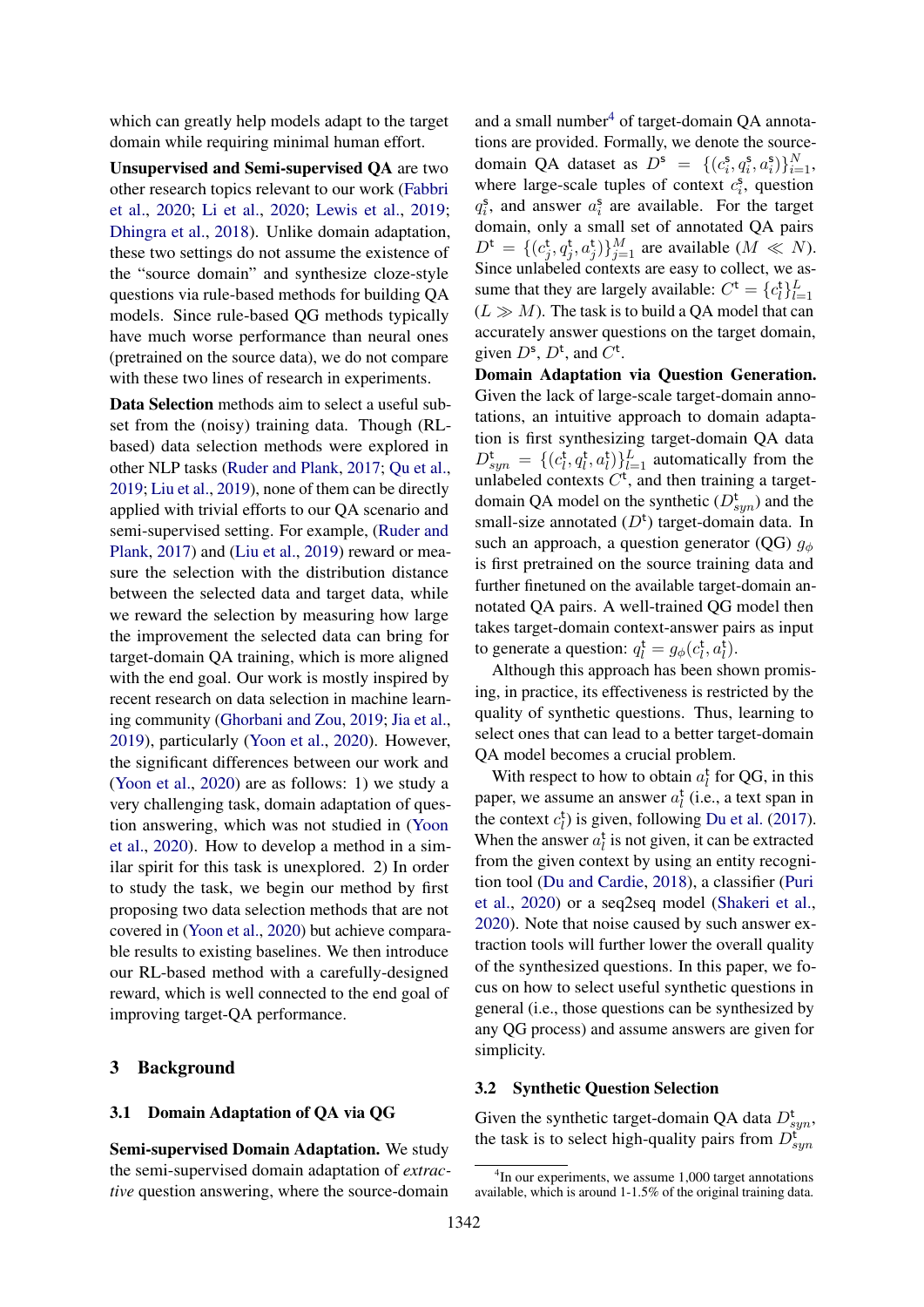that are useful to improve target-domain QA training. Such a selection decision is often made based on some scores that can indicate the quality of the pairs. For example, Roundtrip filtering [\(Al](#page-8-0)[berti et al.,](#page-8-0) [2019\)](#page-8-0) selects questions based on the extracted answer's correctness by a pretrained QA model. Similarly, LM filtering [\(Shakeri et al.,](#page-10-3) [2020\)](#page-10-3) selects questions with high log-likelihood scores in the generation. However, these scores do not directly serve the goal of improving target-domain QA training. Inspired by recent research on data selection in the machine learning community [\(Ghor](#page-9-19)[bani and Zou,](#page-9-19) [2019;](#page-9-19) [Jia et al.,](#page-9-20) [2019;](#page-9-20) [Yoon et al.,](#page-10-17) [2020\)](#page-10-17), we propose a new idea of training a *question value estimator*, which predicts the usefulness of a synthetic question for target-domain QA.

## 4 Question Value Estimator (QVE)

Formally, we design a question value estimator (QVE),  $e_{\gamma}$ , which takes in a synthetic QA example  $(c_l, q_l, a_l)$  (for simplicity, we omit the superscript t) and outputs a score indicating its "value," i.e.,  $v_l = e_\gamma(c_l, q_l, a_l)$ . The "value" can imply "the potential for improving the target-domain QA performance when being used as a training sample". With this score, one can select most useful synthetic examples for the target-domain QA training.

We use a BERT model as the backbone of the QVE. Specifically, we concatenate the context, question and answer as input to the QVE, and use BERT to encode the sequence [\(Devlin et al.,](#page-9-0) [2019\)](#page-9-0).

$$
\mathbf{h} = \text{BERT} [\text{} q \text{ } a \text{ } c]
$$

where  $q, a, c$  represent the question, answer, and context, respectively.  $\mathbf{h} \in \mathbb{R}^H$  denotes the hidden representation of the input sequence derived from the "<CLS>" token. <ANS> and <SEP> are two special tokens used as delimiters.

In our preliminary experiments, we find that adding the answer (start index and end index) probabilities  $(p_s, p_e)$  by a pretrained QA model as additional features to the hidden representation h can accelerate the QVE training convergence and lead to better performance. Thus, we add these two features  $(p_s, p_e)$  followed by linear transformations of the original hidden representation, and then build a linear classifier to output the question value.

$$
\mathbf{h}' = \sigma(W_2\sigma(W_1\mathbf{h} + b_1) + b_2)
$$

$$
\mathbf{h}'' = \sigma(W_3(\mathbf{h}' \oplus p_s \oplus p_e) + b_3)
$$

$$
v_l = W_4 \mathbf{h}'' + b_4
$$

where  $W_1 \in \mathbb{R}^{H_1 \times H}, W_2 \in \mathbb{R}^{H_2 \times H_1}, W_3 \in$  $\mathbb{R}^{H_3 \times H_2}, W_4 \in \mathbb{R}^{H_3}, b_1 \in \mathbb{R}^{H_1}, b_2 \in \mathbb{R}^{H_2}, b_3 \in$  $\mathbb{R}^{H_3}$ ,  $b_4 \in \mathbb{R}$  are trainable parameters of linear layers.  $\sigma$  is the activation function tanh.

Learning such a question value estimator is challenging because we do not have direct supervision on the true value or usefulness of a synthetic question. We discuss two straightforward baselines to train QVE in Section [4.1,](#page-3-0) and a more advanced one based on reinforcement learning in Section [4.2.](#page-4-1)

#### <span id="page-3-0"></span>4.1 QVE Training: Two Baselines

Binary Classifier: One straightforward solution is to treat QVE as a binary classifier and train it based on the human-annotated (positive) and the machine-synthesized (negative) QA pairs. Given the scarcity of target-domain data, we first pretrain the classifier on the source domain and then finetune it on the target domain. More specifically, we train a QG model on 70% of the source training data and generate synthetic questions on the remaining 30% of the source training contexts. The generated questions and the source-domain annotated questions are used to train this binary classifier. The classifier is then finetuned based on the small set of target-domain annotations (positive) and the samples synthesized on the same targetdomain contexts (negative).

However, not all of the generated questions are bad. Simply treating all synthetic samples as negatives may mislead the classifier. Thus, we loose this assumption and introduce a ranking baseline. Ranking Baseline: We assume that the quality of human-annotated questions is not inferior than that of machine-synthesized ones. Thus, we train QVE based on a ranking triplet loss defined as follows:

$$
L_r = \sum \max(0, m + v_s - v_h)
$$

where  $v_s$ ,  $v_h$  are the estimated question values of the machine-synthesized sample and humanannotated sample.  $m$  is set to 0.15 as the margin.

The two baseline methods have two obvious drawbacks: (1) they are trained to differentiate between human-annotated and machine-synthesized samples, which is mismatched with our goal of selecting high-quality samples *among machinesynthesized data*; (2) similar as [\(Alberti et al.,](#page-8-0) [2019;](#page-8-0) [Shakeri et al.,](#page-10-3) [2020\)](#page-10-3), the two baselines are *not* trained with direct signals that can represent the usefulness of a synthetic question. In the next section, we will introduce a task-specific training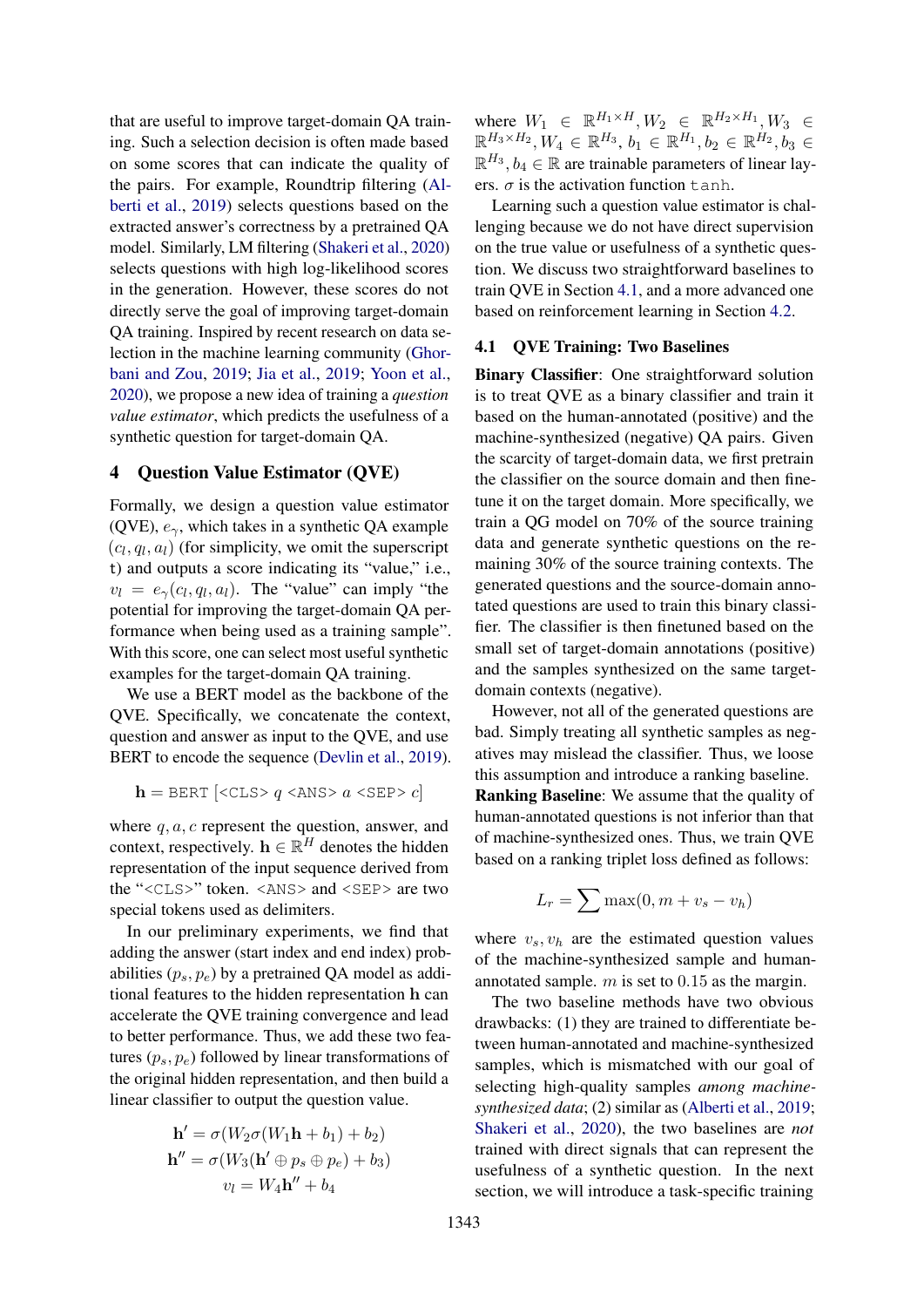<span id="page-4-0"></span>

Figure 2: Illustration of QVE training based on the direct feedback from QA. Specifically, in the forward pass, QVE estimates the question values of a batch of synthetic questions and draws a Bernoulli sampling to select questions. The selected questions are then used to finetune a pretrained QA model. The performance gain (before and after the QA finetuning) on the target annotations is calculated as the reward for REINFORCED QVE training.

<span id="page-4-2"></span>Algorithm 1 QVE REINFORCED Training **Input**: pretrained QA model  $f_\theta$ ; target synthetic QA pairs  $D^{\text{t}}_{syn}$ ; small target annotations  $D^{\text{t}}$ . *Hyperparameters*: outer iterations  $I<sub>o</sub>$ , outer batch

```
size B_0, inner iterations I_n, inner batch size B_n,
QVE learning rate \alpha_o, QA learning rate \alpha_n.
Output: QVE e_{\gamma}.
  1: Randomly initialize e_{\gamma}2: Store \theta_0 \leftarrow \theta (pretrained QA checkpoint)
  3: for outer iteration = 1 to I_0 do
  4: . 1 Sample a batch of synthetic QA pairs:
  5: Sample \mathcal{D} = \{(c_l, q_l, a_l)\}_{l=1}^{B_o} from D_{sym}^t6: \triangleright \oslash Estimate question values:
  7: \mathcal{V} = e_{\gamma}(\mathcal{D})8: \vert \triangleright \textcircled{3} Sample selection vector:
  9: S \sim \text{Bernoulli}(\mathcal{V})10: \triangleright \textcircled{4} Update QA on selected samples:
11: for inner iteration = 1 to I_n do
12: \left| \right| Sample \{(c_l, q_l, a_l)\}_{l=1}^{B_n} \sim \mathcal{D}13: \left| \theta \leftarrow \theta - \frac{\alpha_n}{B} \right|\frac{\alpha_n}{B_n}\sum_{l=1}^{B_n}s_l\cdot\nabla_{\theta}\mathcal{L}_{qa}14: \parallel end for
15: \triangleright 5) Calculate QA gain as QVE reward:
16: r_{qve} = \text{reward\_fn}(f_{\theta_0}, f_{\theta}, D^t)17: \triangleright \textcircled{\scriptsize{6}} 1:
18: \gamma \leftarrow \gamma - \alpha_o \cdot \nabla_{\gamma} \mathcal{L}_{\gamma}19: Reset \theta \leftarrow \theta_020: end for
21: return e_2method, which directly uses the target-domain QA
```
feedback to optimize QVE.

## <span id="page-4-1"></span>4.2 QVE Training: Direct Feedback from QA

A well-trained QVE is expected to assign high values to synthetic questions that can improve the target-domain QA performance. Therefore, an intuitive way to measure the value of a synthetic question is to consider the downstream QA performance

gain (on the available target annotations) before and after this question is included in the training set. However, this "leave-one-out" formulation is computationally expensive and time-consuming, given that it can estimate the value of only one single synthetic question in each forward pass. In light of this challenge, we instead estimate question values in a *batch-wise* fashion. Algorithm [1](#page-4-2) and Figure [2](#page-4-0) describe the learning process.

Generally speaking, we frame the QVE model learning as a reinforcement learning problem [\(Williams,](#page-10-5) [1992\)](#page-10-5), and stimulate QVE to assign higher values to more useful questions by using performance-driven rewards. Specially, for a batch of synthetic examples  $\mathcal{D} = \{(c_l, q_l, a_l)\}_{l=1}^{B_o}$  in the outer training iteration (Line 4-5), the QVE model *selects a subset of examples* that are most likely to boost the QA performance on the target domain, based on its judgment on their values.

Mathematically, the decision-making outcome is represented by the selection vector  $S =$  $(s_1, s_2, \ldots, s_{B_o})$ , where  $s_l \in \{0, 1\}$   $l = 1, \ldots, B_o$ (Line 6-9). The whole batch-level decision making policy  $\pi_{\gamma}$  is described as follows:

$$
v_l = e_{\gamma}(c_l, q_l, a_l)
$$

$$
s_l \sim \text{Bernoulli}(v_l)
$$

$$
\pi_{\gamma}(\mathcal{S}|\mathcal{D}) = \prod_{l=1}^{B_o} [v_l^{s_l} \cdot (1 - v_l)^{1 - s_l}],
$$

where the selection of a certain example  $(c_l, q_l, a_l)$ is formulated as sampling from a Bernoulli distribution of probability  $v_l$  (i.e., its estimated question value). We adopt the Bernoulli sampling based on the estimated value  $v_l$  instead of setting a hard threshold to encourage the policy exploration.

The model is rewarded based on how much performance gain the selected examples could bring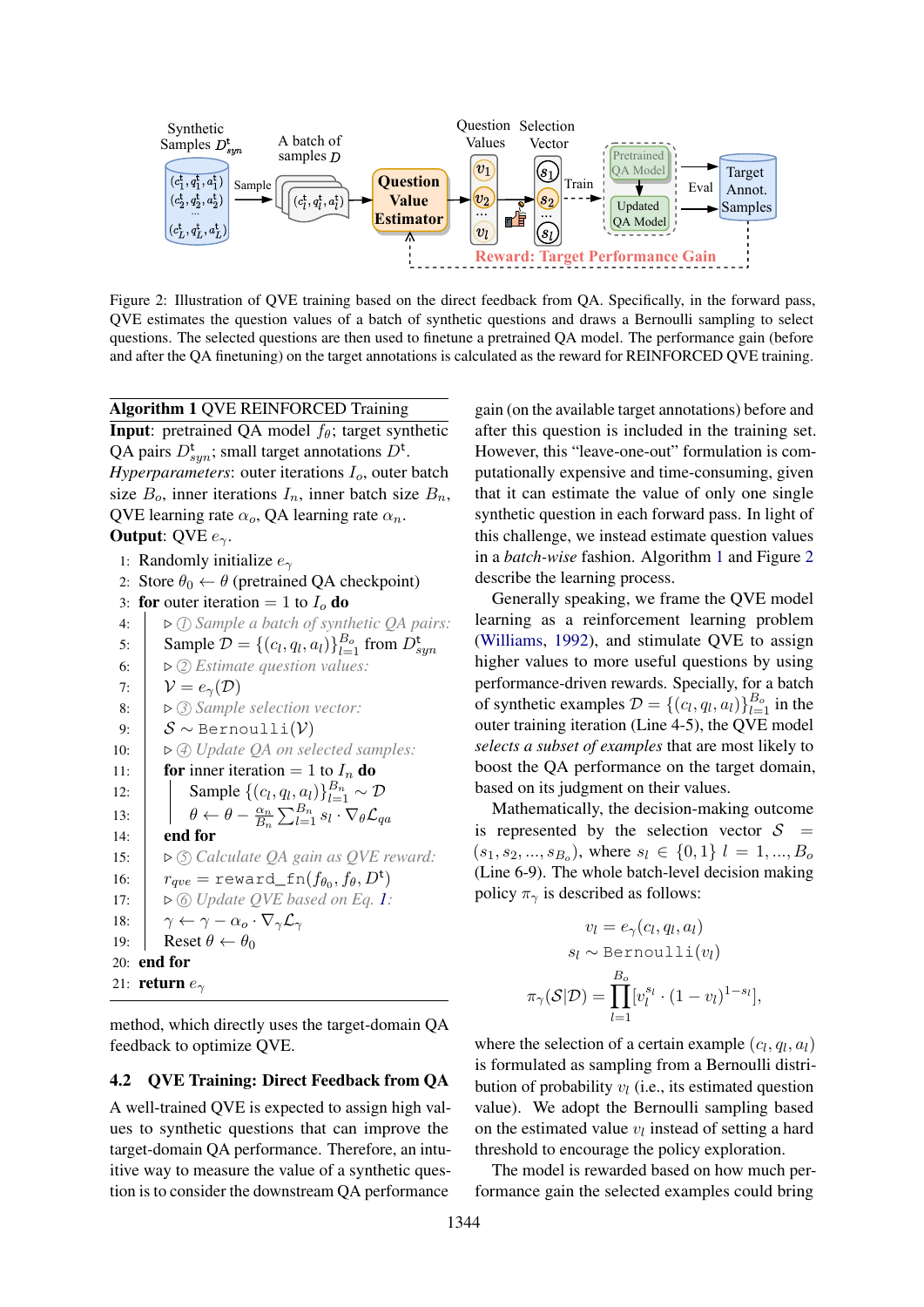when they are used to train the target-domain QA model. To this end, we finetune the QA model  $f_{\theta}$ on the selected batch samples based on  $\mathcal{L}_{aa}$ , which typically is a cross-entropy loss:

$$
\mathcal{L}_{qa} = -\sum_l^{B_o} \log P(a_l|q_l, c_l; \theta)
$$

In practice, to stabilize the QVE training, we choose a large outer batch size  $B<sub>o</sub>$  in each outer training iteration. For finetuning the QA model, we pick a relatively smaller inner batch size  $B_n$  and repeat the training for  $I_n$  times, such that the QVEselected samples are fully utilized (Line 10-14).

The reward  $r_{ave}$  is defined as the QA performance gain on the target-domain annotations  $D<sup>t</sup>$ before  $(f_{\theta_0})$  and after  $(f_{\theta})$  finetuning (Line 15-16),

$$
r_{qve} = \text{reward\_fn}(f_{\theta_0}, f_{\theta}, D^t)
$$

where reward\_fn is Exact Match (EM) gain<sup>[5](#page-0-0)</sup>.

Given the discrete and non-differentiable question selection process, we update the QVE model using the REINFORCE algorithm [\(Williams,](#page-10-5) [1992\)](#page-10-5). Mathematically, we aim to minimize:

$$
\mathcal{L}_{\gamma} = - \mathop{\mathbb{E}}_{\mathcal{S} \sim \pi_{\gamma}(\cdot | \mathcal{D})} [r_{qve}].
$$

The gradient of the loss function is derived as:

$$
\nabla_{\gamma} \mathcal{L}_{\gamma} = - \mathop{\mathbb{E}}_{\mathcal{S} \sim \pi_{\gamma}} [r_{qve} \nabla_{\gamma} \log \pi_{\gamma}(\mathcal{S}|\mathcal{D})]
$$
  
= - \mathop{\mathbb{E}}\_{\mathcal{S} \sim \pi\_{\gamma}} [r\_{qve} \nabla\_{\gamma} \sum\_{l=1}^{B\_o} \log[v\_l^{s\_l}(1 - v\_l)^{1 - s\_l}]]. (1)

Notably, to mitigate the instability in reinforcement learning, we reset the QA model to its pretrained checkpoint at the end of each outer iteration (Line 19), and keep the pretrained QG model unchanged.

After training QVE, we can use it to calculate the question value for all the synthetic questions on the target domain. Then we can select top  $K\%$ synthetic QA pairs as the training corpus to train the target-domain QA model.

### 5 Experimental Setup

#### 5.1 Datasets

We use datasets in the MRQA 2019 Shared Task [\(Fisch et al.,](#page-9-21) [2019\)](#page-9-21), a popular challenge focusing on generalization in reading comprehension. Specifically, following [Shakeri et al.](#page-10-3) [\(2020\)](#page-10-3), we use SQuAD 1.1 [\(Rajpurkar et al.,](#page-10-18) [2016\)](#page-10-18) as the *sourcedomain* dataset. For the *target-domain* datasets, we consider NewsQA [\(Trischler et al.,](#page-10-6) [2017\)](#page-10-6), Natural Questions (NQ) [\(Kwiatkowski et al.,](#page-9-6) [2019\)](#page-9-6), HotpotQA [\(Yang et al.,](#page-10-7) [2018\)](#page-10-7) and TriviaQA [\(Joshi](#page-9-5) [et al.,](#page-9-5) [2017\)](#page-9-5) as they are commonly used and have sufficient contexts for the QG model to generate synthetic samples. Since there is no test set available for each dataset, we use the original dev set as the test set. Detailed descriptions of each dataset are in Appendix [A.](#page-11-0)

For the target-domain datasets, we assume all the contexts and  $n$  annotated QA pairs in the original training sets are available for training. We set  $n =$ 1000 (about  $1\%$ -1.5% of original training sets) as default and discuss the impact of  $n$  in Section [6.2.](#page-6-0)

#### 5.2 Implementation Details

<span id="page-5-0"></span>We implement models using the Hugging Face transformers [\(Wolf et al.,](#page-10-19) [2020\)](#page-10-19) library. We instantiate the QA model with BERT-base-uncased [\(Devlin et al.,](#page-9-0) [2019\)](#page-9-0), and the QG model with BART-base [\(Lewis](#page-9-4) [et al.,](#page-9-4) [2020\)](#page-9-4). For training QVE (Algorithm [1\)](#page-4-2), we use BERT-base-uncased model and set  $H_1 = H_3 = H = 768$  and  $H_2 = 64$  for linear layers. To enable a large batch size  $B<sub>o</sub>$ , we use gradient checkpointing [\(Chen et al.,](#page-9-22) [2016\)](#page-9-22), a technique used for reducing the memory footprint when training deep neural networks. We set  $I_o = 2000, B_o = 80, I_n = 20, B_n = 4,$  and  $\alpha_o = \alpha_n = 3e^{-5}$ . To select the best QVE checkpoint, we pick the one that achieves the highest reward on the target annotations or the one that leads to the lowest QA training loss. When training (finetuning) QA and QG models (either on source or target domain), we set training epochs as 2 and 3 respectively. Other hyperparameters are set as default in the transformers library.

#### 5.3 Compared Baselines

We evaluate the following QA models built on different training data:

(1) Source Only Baseline: we train a QA model on the source-domain data.

(2) Source + Target Annotations Baseline: we further finetune the "(1) Source Only Baseline" on the available target annotated QA pairs.

(3) QG Baseline (no filtering): we first pretrain a QG model on the source-domain data and finetune it on the available target annotations. The

 $5$ We also tried F1 gain and loss drop as the reward\_fn and the EM gain is slightly better than the other two.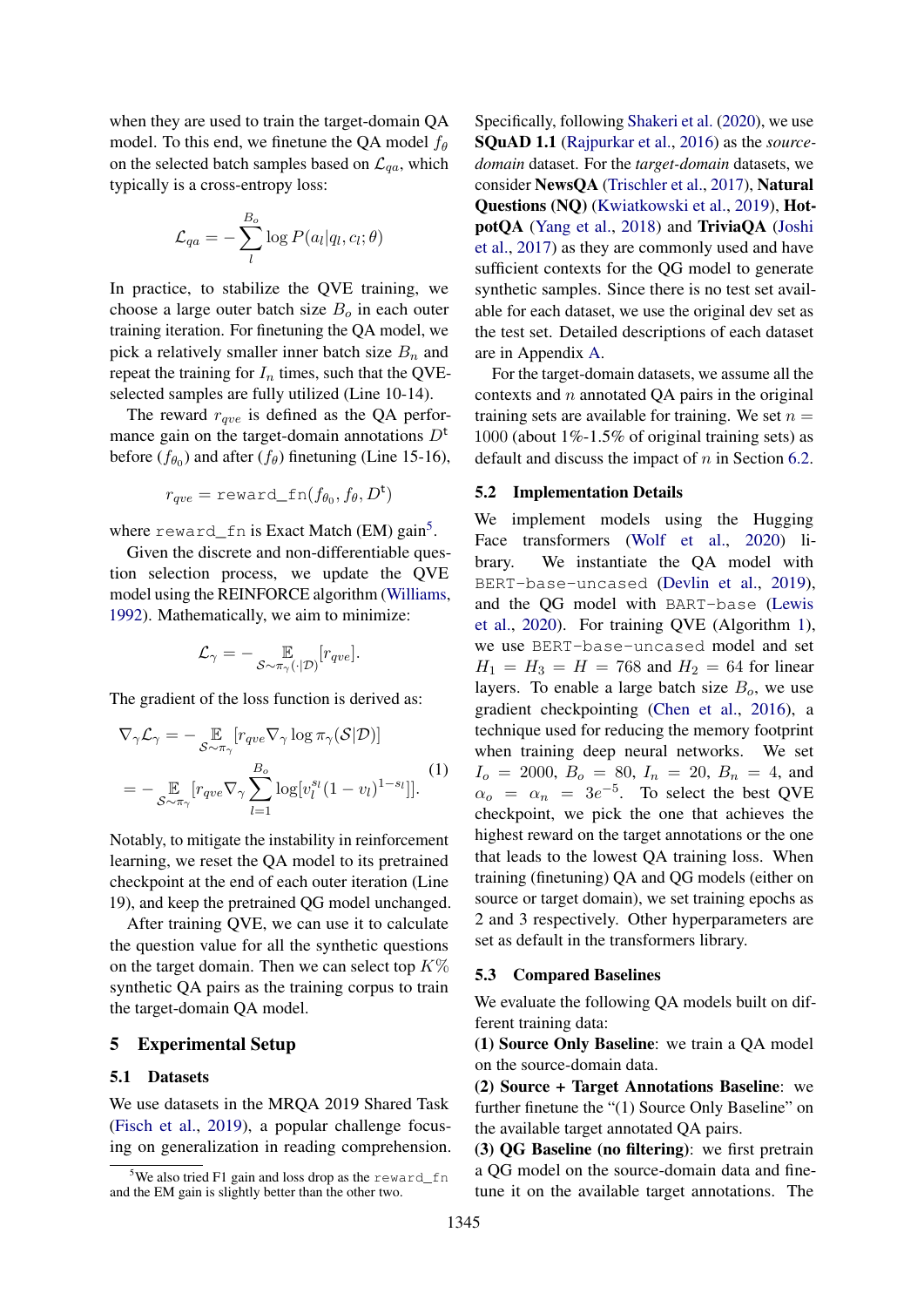<span id="page-6-1"></span>

|          | Different Filtering Methods |        |        |            |  |  |  |
|----------|-----------------------------|--------|--------|------------|--|--|--|
| Dataset  | NoFilter                    | RTC    | LM     | <b>OVE</b> |  |  |  |
| NewsQA   | 74,160                      | 33,756 | 44.485 | 44.485     |  |  |  |
| NO       | 104,071                     | 62.888 | 62.443 | 62.443     |  |  |  |
| HotpotQA | 72,928                      | 46,273 | 43.757 | 43,757     |  |  |  |
| TriviaQA | 61,688                      | 26,361 | 37.013 | 37,013     |  |  |  |

Table 1: Number of synthetic examples selected by different methods. NoFilter: QG baseline (no filtering); RTC: Roundtrip Filtering; LM: LM Filtering.

QG model is then used to generate synthetic QA samples on the target contexts. We finetune a QA model sequentially on all available data with the order of "source→target synthetic→target annotated" for all the datasets except TriviaQA $^6$  $^6$ . The same QA finetuning strategy will also be used for (4)-(8).

(4) RoundTrip Filtering [\(Alberti et al.,](#page-8-0) [2019\)](#page-8-0): we use the "(2) Source + Target Annotation Baseline" to extract answers for target synthetic questions and select the ones, whose extracted answers are correct, as the target synthetic training corpus.

(5) LM Filtering [\(Shakeri et al.,](#page-10-3) [2020\)](#page-10-3): we use the log likelihood scores of synthetic questions produced by the QG model in (3) as the filtering criterion. We select top  $K\%$  samples as the target synthetic training corpus.

(6) QVE (binary classifier): we train QVE as a binary classifier (Section [4.1\)](#page-3-0) and then use it to select top K% target synthetic samples.

(7) QVE (ranking baseline): we train QVE based on a ranking function (Section [4.1\)](#page-3-0), and then use it to select top K% synthetic samples.

(8) QVE (RL): we train QVE based on the direct feedback from target annotations using RL (Sec-tion [4.2\)](#page-4-1), and then use it to select top  $K\%$  target synthetic samples.

(9) Fully-supervised Baseline: we train a QA model on the original target training data. Note that we report the fully-supervised performance here only as the reference and (1)-(8) are not directly comparable to this.

The number of the selected synthetic examples of RoundTrip Filtering is determined by the QA model and varies for each dataset. For LM Filtering and QVE, we select top  $K\%$  (K=60) samples among all synthetic ones and discuss the impact of the synthetic dataset size in Appendix [B.](#page-11-1) We show the statistics of filtered datasets in Table [1.](#page-6-1)

## 6 Results

#### 6.1 Overall Results

We first discuss the domain adaptation results on the 4 target-domain QA datasets under semisupervised setting where  $n = 1,000$  target-domain QA examples are available. Table [2](#page-7-0) shows the overall results of different methods. We summarize key findings as follows:

(1) Compared with RoundTrip and LM Filtering, our QVE (RL) achieves the best performance. This is because both baselines are not specifically trained to select useful examples for improving QA performance on the target domain. Our QVE, on the contrary, is trained with a signal that directly reflects the QA performance, which can more accurately estimate the question value and select useful pairs for target-domain QA.

(2) Two QVE baselines (binary classifier and ranking baseline) can select some useful questions and achieve comparable performance with RoundTrip and LM Filtering. However, due to the lack of direct QA evaluation feedback, they underperform QVE (RL), which demonstrates the usefulness of the QA feedback during training QVE.

#### <span id="page-6-0"></span>6.2 How many target QA pairs do we need?

In Table [2,](#page-7-0) we showed that with  $n (n=1,000)$  target annotated QA pairs and the selected high-quality synthetic QA pairs, we can finetune a better QA model on the target domain. In this section, we discuss the influence of  $n$  on the target-domain QA performance. The results are shown in Figure [3,](#page-7-1) and interesting findings include:

(1) In general, the performance of all models improves as more target annotations are used. This is intuitive as more annotated pairs can improve both QA and QG training. With a better QG model, the quality of the synthetic questions is improved, which could also lead to better QA models.

(2) Our QVE model can often outperform the QG baseline and the filtering baselines. With an optimization objective considering the downstream QA performance, QVE can select more useful questions for improving target-domain QA.

(3) The improvement of our QVE compared with baselines is usually larger when more annotated QA pairs are available. This is because our QVE training (with RL) relies on the QA feedback based on the available annotated pairs. With more annotated pairs, the feedback can be more accurate, thus

<sup>&</sup>lt;sup>6</sup>For the TriviaQA dataset, we merge the target synthetic and target annotated dataset into one training file since directly finetuning on the target annotated dataset would hurt the QA performance based on our preliminary experiments.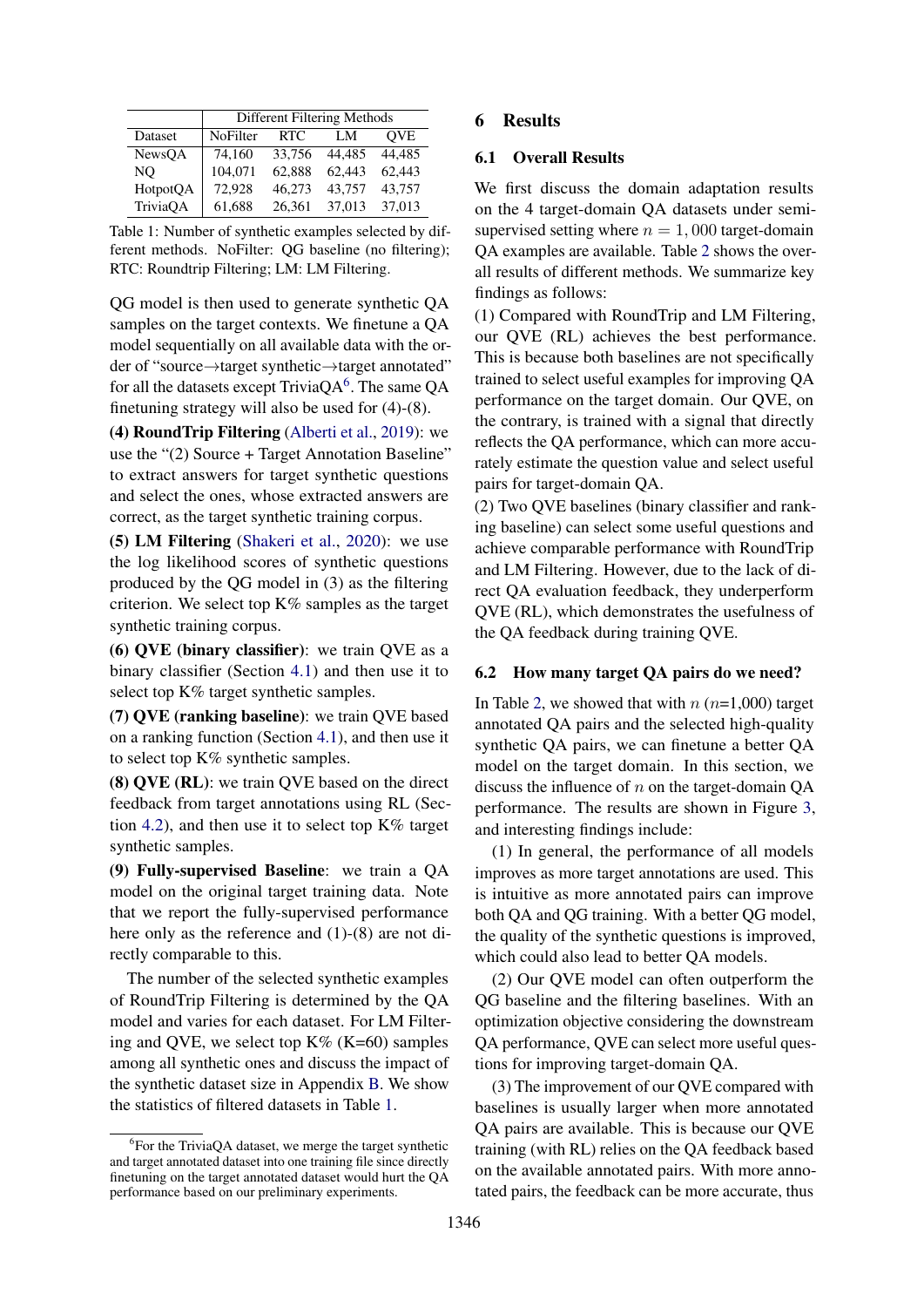<span id="page-7-0"></span>

| No. | <b>Methods</b>                              |      | NewsOA |      | NQ.  |      | HotpotOA |      | TriviaOA |  |
|-----|---------------------------------------------|------|--------|------|------|------|----------|------|----------|--|
|     |                                             | EM   | F1     | EM   | F1   | EM   | F1       | EM   | F1       |  |
| (1) | Source Only Baseline                        | 40.2 | 56.2   | 45.2 | 59.1 | 43.3 | 60.3     | 49.5 | 59.3     |  |
| (2) | Source + Target Annotations Baseline        | 43.7 | 59.8   | 54.2 | 68.2 | 51.7 | 69.2     | 55.7 | 62.0     |  |
| (3) | QG Baseline (no filtering)                  | 45.3 | 60.7   | 60.5 | 72.6 | 52.9 | 70.0     | 58.3 | 63.9     |  |
| (4) | +RoundTrip Filtering (Alberti et al., 2019) | 45.4 | 60.8   | 58.6 | 71.2 | 53.9 | 70.5     | 58.7 | 64.4     |  |
| (5) | +LM Filtering (Shakeri et al., 2020)        | 45.3 | 61.2   | 60.0 | 72.1 | 53.9 | 70.5     | 56.0 | 61.7     |  |
| (6) | +QVE (binary classifier)                    | 45.2 | 60.7   | 60.1 | 72.3 | 53.7 | 70.4     | 58.2 | 63.8     |  |
| (7) | +QVE (ranking baseline)                     |      | 61.3   | 60.6 | 72.8 | 53.9 | 70.9     | 58.4 | 63.9     |  |
| (8) | $+OVE$ (RL)                                 | 46.2 | 61.6   | 61.3 | 73.2 | 54.5 | 71.7     | 62.3 | 68.5     |  |
| (9) | Fully-supervised Baseline                   | 50.0 | 64.6   | 65.8 | 78.1 | 56.8 | 73.9     | 64.6 | 70.3     |  |

Table 2: Semi-supervised domain adaptation performance of different models where 1,000 target-domain annotations (around 1-1.5% of the original training data) are used.

<span id="page-7-1"></span>

Figure 3: Impact of the number of target annotated QA pairs. We also show the fully-supervised performance (and #train) as the reference. With 10K target annotations (around 15% of the full training set), our method can achieve comparable performance to the supervised ones (as shown at the top of each sub-figure).

leading to a better QVE for selecting more useful synthetic questions.

(4) With 10,000 (around 15% of the original training set) target annotations and the synthetic questions selected by QVE, we can achieve comparable performance with the fully-supervised baseline. This indicates that one can save more annotation budgets when building a target-domain QA model based on our QVE in practice.

#### 6.3 Experiments with Larger Models

The results presented in the previous sections are based on BERT-base and BART-base. In this section, we test whether our QVE can still be effective when working with larger models, and select BERT-Large and BART-Large as QA and QG model respectively. When changing the QA (QG) model to its larger alternative, we keep the other one as the base model to better show the difference. We use NaturalQuestions (NQ) and HotpotQA as representative datasets, and show results on them (with 1,000 target annotations). As shown in Table [3,](#page-7-2) our QVE model can still help improve the performance for larger instantiations of QG/QA.

<span id="page-7-2"></span>

| Setups               | Methods         | NO   |      | HotpotOA |      |  |
|----------------------|-----------------|------|------|----------|------|--|
|                      |                 | EM   | F1   | EM       | F1   |  |
|                      | Source Only     | 50.7 | 65.0 | 46.2     | 64.0 |  |
|                      | + Target Annot. | 58.7 | 72.1 | 54.3     | 72.2 |  |
| QA:Large Model       | + OG Baseline   | 61.6 | 73.4 | 55.5     | 72.5 |  |
| <b>OG:Base Model</b> | + Roundtrip     | 59.8 | 71.9 | 55.9     | 72.8 |  |
|                      | + LM Filtering  | 60.6 | 72.5 | 55.7     | 72.7 |  |
|                      | $+ OVE (RL)$    | 62.4 | 74.5 | 56.3     | 73.4 |  |
|                      | Source Only     | 45.2 | 59.1 | 43.3     | 60.3 |  |
|                      | + Target Anno.  | 54.2 | 68.2 | 51.7     | 69.2 |  |
| <b>OA:Base Model</b> | + OG Baseline   | 61.0 | 72.8 | 53.2     | 70.9 |  |
| OG:Large Model       | + Roundtrip     | 59.9 | 71.7 | 54.1     | 71.1 |  |
|                      | + LM Filtering  | 60.6 | 72.2 | 54.2     | 71.2 |  |
|                      | $+ OVE (RL)$    | 62.1 | 73.8 | 55.2     | 72.0 |  |

Table 3: Results on larger capacity QG and QA models.

#### 6.4 Human Study: Why can QVE help QA?

In this section, we aim to gain a better understanding of why QVE helps QA and verify that QVE selects more semantically matched and non-trivial questions, thus benefiting downstream QA.

Since automatic metrics cannot often reflect the actual quality of the question selections, we sample 50 generated examples from each target-domain dataset (200 in total), and ask three human annotators to label whether a generated QA pair is semantically matched (i.e., can be selected to train QA) and (if yes) whether it asks about a simple fact. To lower the annotation bias in determining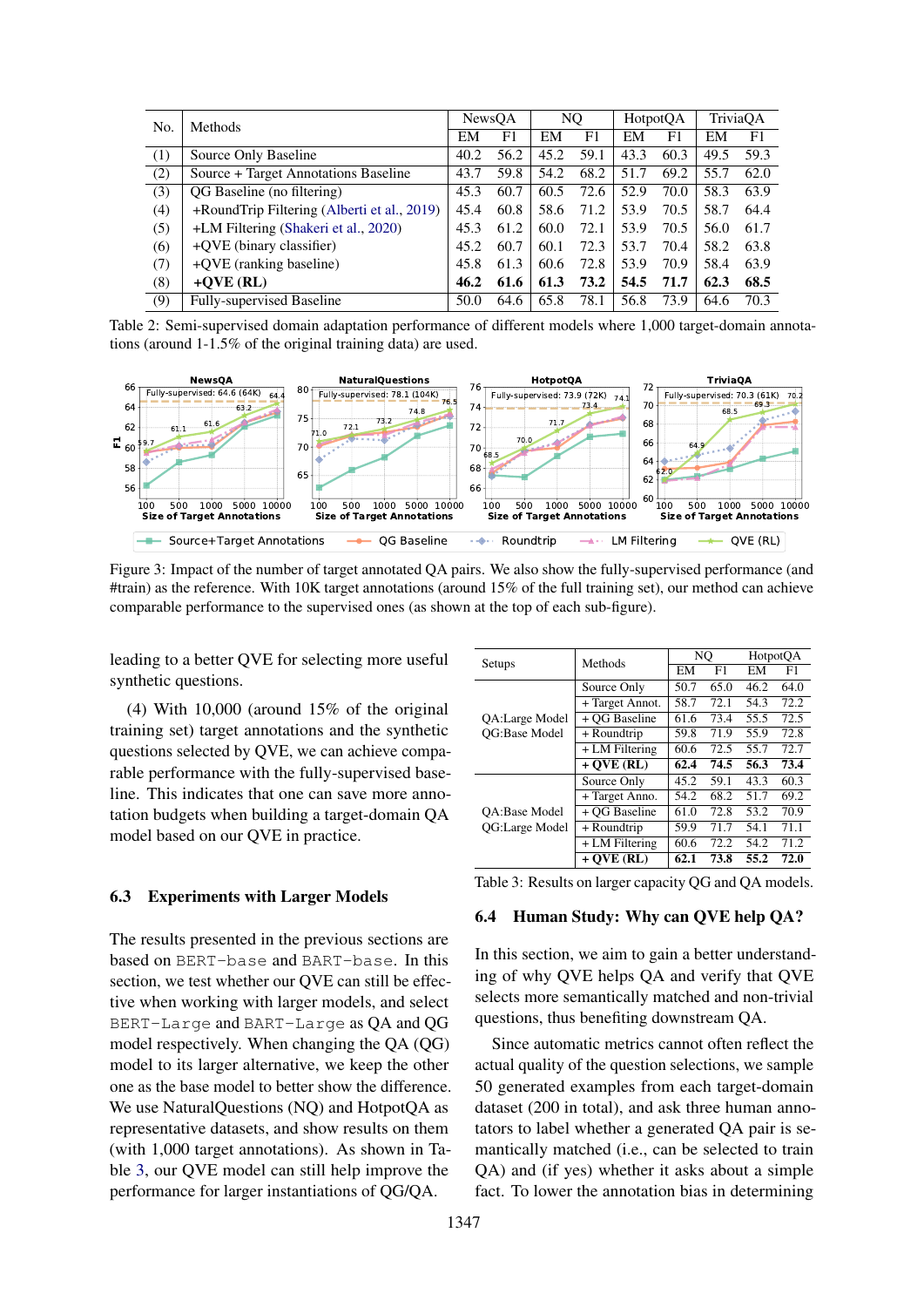<span id="page-8-2"></span>

| <b>Ouestion ID</b>                                                                                | Context                                                                                                                                                                                                                                                                                                                                                                                | Ouestion                                                                                                       | Human Labels |                 | Selected by models? |              |                      |
|---------------------------------------------------------------------------------------------------|----------------------------------------------------------------------------------------------------------------------------------------------------------------------------------------------------------------------------------------------------------------------------------------------------------------------------------------------------------------------------------------|----------------------------------------------------------------------------------------------------------------|--------------|-----------------|---------------------|--------------|----------------------|
| in the dataset                                                                                    |                                                                                                                                                                                                                                                                                                                                                                                        |                                                                                                                | Matched      | Non-<br>Trivial | Roundtrip           | LM           | <b>QVE</b><br>(Ours) |
| NewsQA<br>/cnn/stories/<br>6573f73a89<br>7ec00e2c03<br>7f959d832d<br>$04$ aala $5ab3$<br>.story#1 | Police arrested alleged ringleaders.<br>Deborah Turbiville and her husband.<br>Charlie, as part of a two-year investigation,<br>the affiliate reported. Turbiville called<br>herself the "Heidi Fleiss of Houston,"<br>referring to a woman who was dubbed<br>the <ans>"Hollywood Madam"<br/><ans>for providing call girls to<br/>famous and wealthy clients, police said.</ans></ans> | What was the<br>nickname given<br>to the woman<br>who allegedly<br>provided call<br>girls for<br>prostitution? |              |                 | $\mathbf{0}$        | $\mathbf{0}$ |                      |
| NQ.<br>aeee2c92<br>647541da<br>963bdb80<br>c5efc375                                               | I 'm singing' Pretending someone else<br>can come and save me from myself ' during<br>it because it 's supposed to feel like an<br>apology letter, as though I'm moving on<br>but I want people to remember the goodthings<br>and not the bad things. <ans>A lot of the song<br/>is about humility <ans>. "</ans></ans>                                                                | What is a lot<br>of the song<br>about?                                                                         |              | $\Omega$        | 1                   |              |                      |

Table 4: Two synthetic questions labeled by human and different question selection models.

whether a generated question asks about a simple fact or not, we provide the ground-truth question (the question in the original dataset created by humans) as a reference. If the generated question is simpler than the ground truth, then it would be marked as "trivial"; otherwise, it is a "non-trivial" one. Three annotators work independently and we adopt the majority vote for deciding the final labels of a generated QA pair (if disagreement appears).

We calculate the precision, recall and F1 be-tween predictions<sup>[7](#page-0-0)</sup> by each filtering method and human labels (for both "semantically matched" and "non-trivial"). As shown in Table [5,](#page-8-1) though three methods obtain a similar precision on all sampled questions, our method has a better recall, especially on the "non-trivial" questions. This means that our method can select more semantically matched and non-trivial questions, which explains why it leads to better QA performance. We also show some real cases in Figure [1](#page-0-1) and Table [4](#page-8-2) to further illustrate this point. For example, our QVE selects *"What was the nickname given to the woman who allegedly provided call girls for prostitution?"* while the baselines do not pick this semantically matched and non-trivial question. For another example, *"Who is the founder of CNN"*, both baselines select it while our QVE filters it out since such a simple question would probably not help further improve QA.

# 7 Conclusion

We propose a question value estimator to estimate the usefulness of synthetic questions and select useful ones for improving target-domain QA train-

<span id="page-8-1"></span>

| Methods        | Semantically-Matched |      |      | Non-trivial |      |      |
|----------------|----------------------|------|------|-------------|------|------|
|                | D                    | R    | F1   | P           | R    | F1   |
| RoundTrip      | 87.9                 | 60.0 | 71.2 | 82.6        | 47.5 | 60.3 |
| LM Filtering   | 85.7                 | 64.6 | 73.6 | 78.9        | 51.7 | 62.5 |
| <b>OVE(RL)</b> | 88.2                 | 70.0 | 78.0 | 83.3        | 59.3 | 69.3 |

Table 5: Agreement with question selection by humans.

ing. We optimize QVE with the target-domain QA performance gain after adding the selected questions into training. Our comprehensive experiments demonstrate the superiority of QVE compared with other question selection methods. Additionally, using the synthetic questions selected by QVE and only around 15% of the human annotated data on each target domain, we can achieve comparable performance to the fully-supervised baselines.

#### Acknowledgement

The authors would thank all the anonymous reviewers and the entire OSU and GMU NLP Group. This research was sponsored in part by NSF IIS-1815674, NSF CAREER #1942980, NSF OAC-2112606, and Ohio Supercomputer Center [\(OSC,](#page-10-20) [1987\)](#page-10-20). The views and conclusions contained herein are those of the authors and should not be interpreted as representing the official policies, either expressed or implied, of the U.S.Government. The U.S. Government is authorized to reproduce and distribute reprints for Government purposes notwithstanding any copyright notice herein.

## References

<span id="page-8-0"></span>Chris Alberti, Daniel Andor, Emily Pitler, Jacob Devlin, and Michael Collins. 2019. [Synthetic QA](https://doi.org/10.18653/v1/p19-1620) [corpora generation with roundtrip consistency.](https://doi.org/10.18653/v1/p19-1620) In *ACL'19*, pages 6168–6173. Association for Computational Linguistics.

We treat it as a binary classification problem here: if a question is selected, the prediction is 1; 0 otherwise.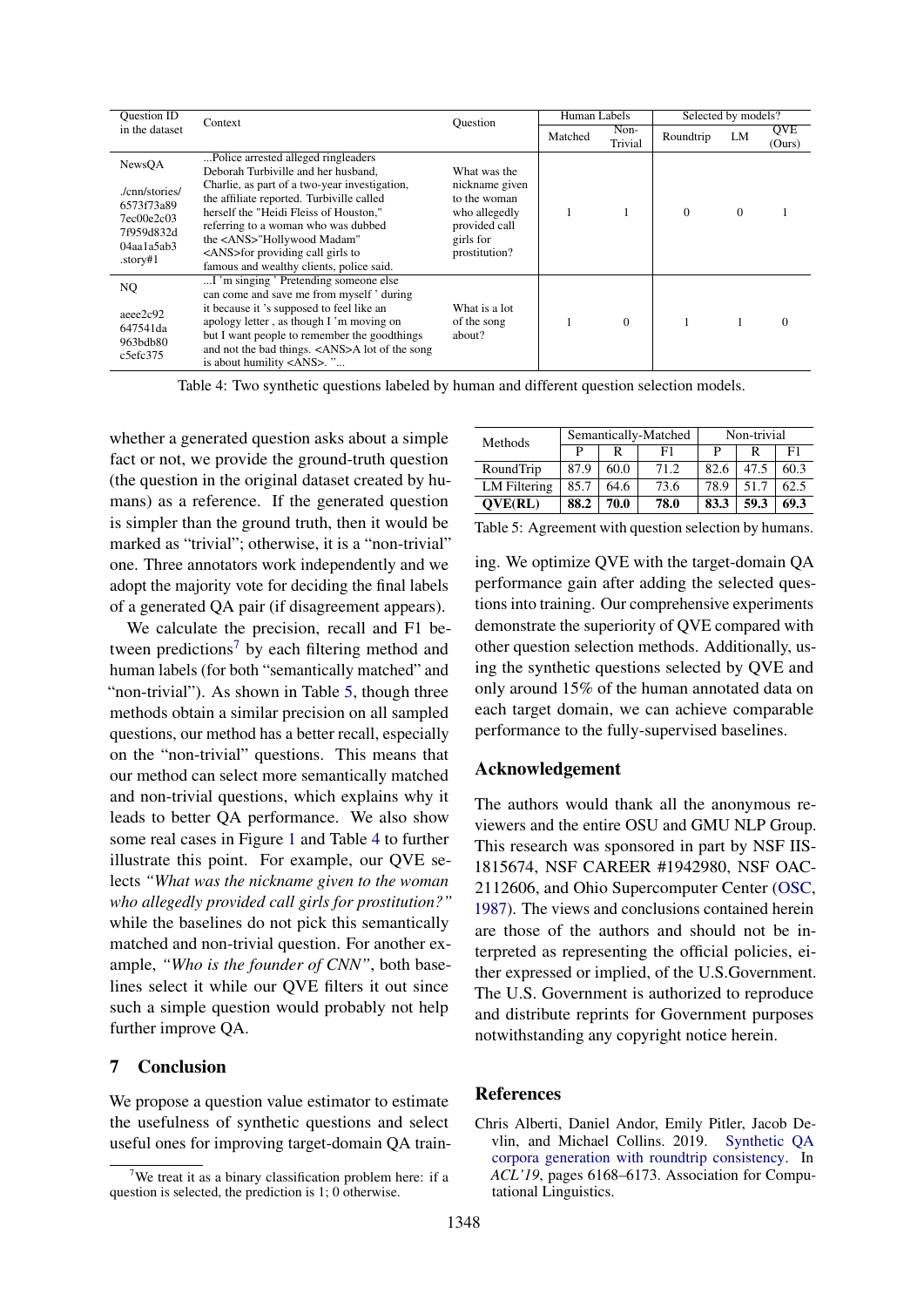- <span id="page-9-9"></span>Yu Cao, Meng Fang, Baosheng Yu, and Joey Tianyi Zhou. 2020. Unsupervised domain adaptation on reading comprehension. In *AAAI'20*.
- <span id="page-9-22"></span>Tianqi Chen, Bing Xu, Chiyuan Zhang, and Carlos Guestrin. 2016. [Training deep nets with sublinear](http://arxiv.org/abs/1604.06174) [memory cost.](http://arxiv.org/abs/1604.06174) *CoRR*, abs/1604.06174.
- <span id="page-9-3"></span>Yanda Chen, Md. Arafat Sultan, and Vittorio Castelli. 2020. [Improved synthetic training for reading com](http://arxiv.org/abs/2010.12776)[prehension.](http://arxiv.org/abs/2010.12776) *CoRR*, abs/2010.12776.
- <span id="page-9-7"></span>Yu-An Chung, Hung-Yi Lee, and James Glass. 2018. Supervised and unsupervised transfer learning for question answering. In *NAACL-HLT'18*, pages 1585–1594.
- <span id="page-9-0"></span>Jacob Devlin, Ming-Wei Chang, Kenton Lee, and Kristina Toutanova. 2019. [BERT: pre-training of](https://doi.org/10.18653/v1/n19-1423) [deep bidirectional transformers for language under](https://doi.org/10.18653/v1/n19-1423)[standing.](https://doi.org/10.18653/v1/n19-1423) In *NAACL-HLT'19*, pages 4171–4186. Association for Computational Linguistics.
- <span id="page-9-17"></span>Bhuwan Dhingra, Danish Danish, and Dheeraj Rajagopal. 2018. Simple and effective semi-supervised question answering. In *NAACL'18*, pages 582–587.
- <span id="page-9-2"></span>Li Dong, Nan Yang, Wenhui Wang, Furu Wei, Xiaodong Liu, Yu Wang, Jianfeng Gao, Ming Zhou, and Hsiao-Wuen Hon. 2019. [Unified language](http://papers.nips.cc/paper/9464-unified-language-model-pre-training-for-natural-language-understanding-and-generation) [model pre-training for natural language understand](http://papers.nips.cc/paper/9464-unified-language-model-pre-training-for-natural-language-understanding-and-generation)[ing and generation.](http://papers.nips.cc/paper/9464-unified-language-model-pre-training-for-natural-language-understanding-and-generation) In *NeurIPS'19*, pages 13042– 13054.
- <span id="page-9-12"></span>Xinya Du and Claire Cardie. 2018. Harvesting paragraph-level question-answer pairs from wikipedia. In *ACL'18*, pages 1907–1917.
- <span id="page-9-11"></span>Xinya Du, Junru Shao, and Claire Cardie. 2017. [Learn](https://www.aclweb.org/anthology/P17-1123.pdf)[ing to ask: Neural question generation for reading](https://www.aclweb.org/anthology/P17-1123.pdf) [comprehension.](https://www.aclweb.org/anthology/P17-1123.pdf) In *ACL'17*, pages 1342–1352.
- <span id="page-9-14"></span>Alexander Richard Fabbri, Patrick Ng, Zhiguo Wang, Ramesh Nallapati, and Bing Xiang. 2020. Templatebased question generation from retrieved sentences for improved unsupervised question answering. In *ACL'20*, pages 4508–4513.
- <span id="page-9-21"></span>Adam Fisch, Alon Talmor, Robin Jia, Minjoon Seo, Eunsol Choi, and Danqi Chen. 2019. [MRQA 2019](https://doi.org/10.18653/v1/D19-5801) [shared task: Evaluating generalization in reading](https://doi.org/10.18653/v1/D19-5801) [comprehension.](https://doi.org/10.18653/v1/D19-5801) In *MRQA@EMNLP'19*, pages 1– 13. Association for Computational Linguistics.
- <span id="page-9-19"></span>Amirata Ghorbani and James Y. Zou. 2019. [Data shap](http://proceedings.mlr.press/v97/ghorbani19c.html)[ley: Equitable valuation of data for machine learn](http://proceedings.mlr.press/v97/ghorbani19c.html)[ing.](http://proceedings.mlr.press/v97/ghorbani19c.html) In *ICML'19*, volume 97 of *Proceedings of Machine Learning Research*, pages 2242–2251. PMLR.
- <span id="page-9-1"></span>David Golub, Po-Sen Huang, Xiaodong He, and Li Deng. 2017. [Two-stage synthesis networks for](https://doi.org/10.18653/v1/d17-1087) [transfer learning in machine comprehension.](https://doi.org/10.18653/v1/d17-1087) In *EMNLP'17*, pages 835–844. Association for Computational Linguistics.
- <span id="page-9-8"></span>Timothy J Hazen, Shehzaad Dhuliawala, and Daniel Boies. 2019. Towards domain adaptation from limited data for question answering using deep neural networks. *arXiv preprint arXiv:1911.02655*.
- <span id="page-9-20"></span>Ruoxi Jia, David Dao, Boxin Wang, Frances Ann Hubis, Nick Hynes, Nezihe Merve Gürel, Bo Li, Ce Zhang, Dawn Song, and Costas J. Spanos. 2019. [Towards efficient data valuation based on the shapley](http://proceedings.mlr.press/v89/jia19a.html) [value.](http://proceedings.mlr.press/v89/jia19a.html) In *AISTATS'19*, volume 89 of *Proceedings of Machine Learning Research*, pages 1167–1176. PMLR.
- <span id="page-9-5"></span>Mandar Joshi, Eunsol Choi, Daniel S. Weld, and Luke Zettlemoyer. 2017. [Triviaqa: A large scale distantly](https://doi.org/10.18653/v1/P17-1147) [supervised challenge dataset for reading comprehen](https://doi.org/10.18653/v1/P17-1147)[sion.](https://doi.org/10.18653/v1/P17-1147) In *ACL'17*, pages 1601–1611. Association for Computational Linguistics.
- <span id="page-9-6"></span>Tom Kwiatkowski, Jennimaria Palomaki, Olivia Redfield, Michael Collins, Ankur P. Parikh, Chris Alberti, Danielle Epstein, Illia Polosukhin, Jacob Devlin, Kenton Lee, Kristina Toutanova, Llion Jones, Matthew Kelcey, Ming-Wei Chang, Andrew M. Dai, Jakob Uszkoreit, Quoc Le, and Slav Petrov. 2019. [Natural questions: a benchmark for question answer](https://transacl.org/ojs/index.php/tacl/article/view/1455)[ing research.](https://transacl.org/ojs/index.php/tacl/article/view/1455) *Trans. Assoc. Comput. Linguistics*, 7:452–466.
- <span id="page-9-10"></span>Dong Bok Lee, Seanie Lee, Woo Tae Jeong, Donghwan Kim, and Sung Ju Hwang. 2020. [Gener](https://doi.org/10.18653/v1/2020.acl-main.20)[ating diverse and consistent QA pairs from con](https://doi.org/10.18653/v1/2020.acl-main.20)[texts with information-maximizing hierarchical con](https://doi.org/10.18653/v1/2020.acl-main.20)[ditional vaes.](https://doi.org/10.18653/v1/2020.acl-main.20) In *ACL'20*, pages 208–224. Association for Computational Linguistics.
- <span id="page-9-4"></span>Mike Lewis, Yinhan Liu, Naman Goyal, Marjan Ghazvininejad, Abdelrahman Mohamed, Omer Levy, Veselin Stoyanov, and Luke Zettlemoyer. 2020. [BART: denoising sequence-to-sequence pre](https://www.aclweb.org/anthology/2020.acl-main.703/)[training for natural language generation, translation,](https://www.aclweb.org/anthology/2020.acl-main.703/) [and comprehension.](https://www.aclweb.org/anthology/2020.acl-main.703/) In *ACL'20*, pages 7871–7880. Association for Computational Linguistics.
- <span id="page-9-16"></span>Patrick S. H. Lewis, Ludovic Denoyer, and Sebastian Riedel. 2019. [Unsupervised question answering by](https://doi.org/10.18653/v1/p19-1484) [cloze translation.](https://doi.org/10.18653/v1/p19-1484) In *ACL'19*, pages 4896–4910. Association for Computational Linguistics.
- <span id="page-9-15"></span>Zhongli Li, Wenhui Wang, Li Dong, Furu Wei, and Ke Xu. 2020. Harvesting and refining questionanswer pairs for unsupervised qa. In *ACL'20*, pages 6719–6728.
- <span id="page-9-13"></span>Bang Liu, Haojie Wei, Di Niu, Haolan Chen, and Yancheng He. 2020. Asking questions the human way: Scalable question-answer generation from text corpus. In *WWW'20*, pages 2032–2043.
- <span id="page-9-18"></span>Miaofeng Liu, Yan Song, Hongbin Zou, and Tong Zhang. 2019. [Reinforced training data selection for](https://doi.org/10.18653/v1/p19-1189) [domain adaptation.](https://doi.org/10.18653/v1/p19-1189) In *ACL*, pages 1957–1968. Association for Computational Linguistics.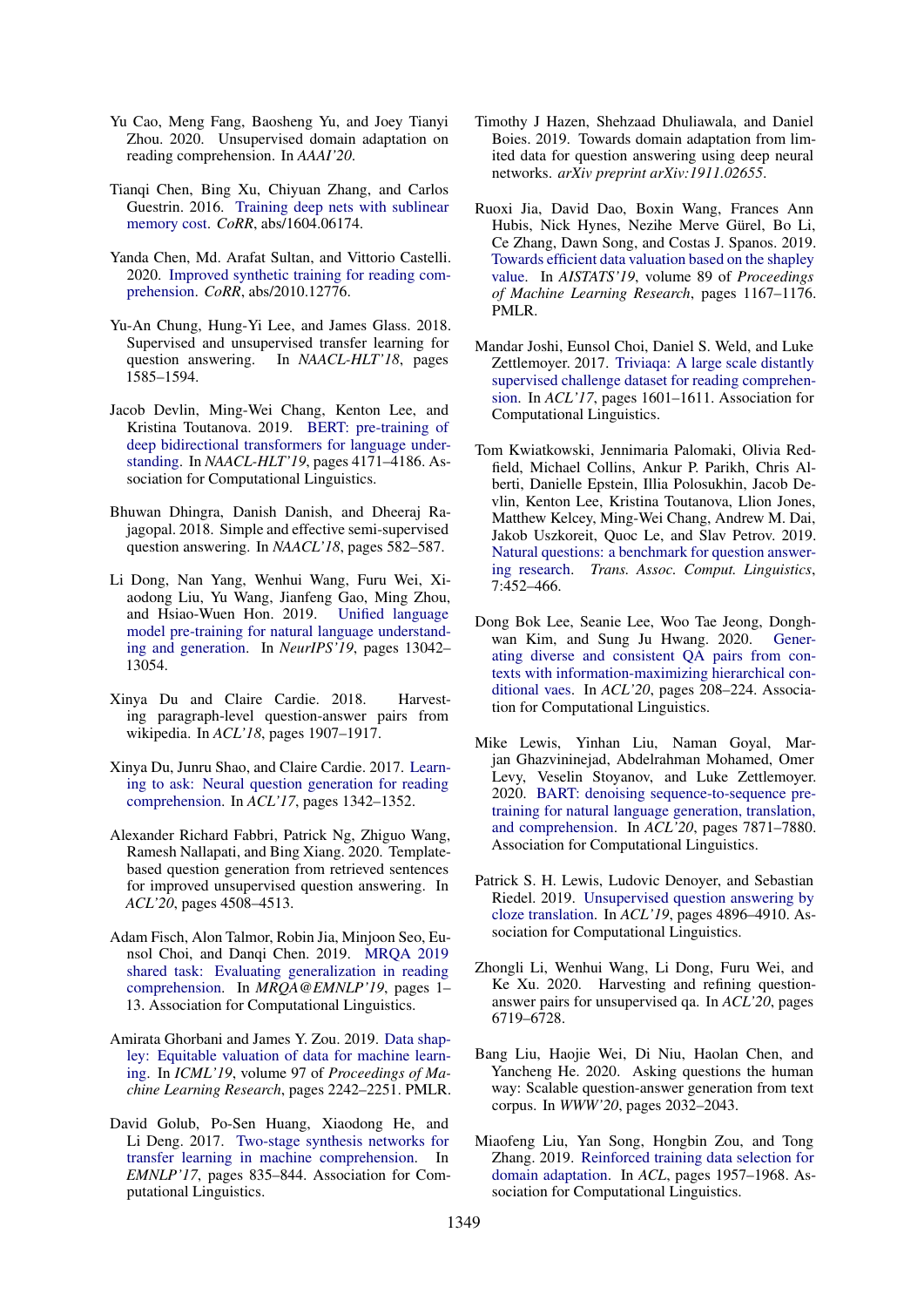<span id="page-10-12"></span>Preksha Nema, Akash Kumar Mohankumar, Mitesh M Khapra, Balaji Vasan Srinivasan, and Balaraman Ravindran. 2019. [Let's ask again: Refine net](https://www.aclweb.org/anthology/D19-1326.pdf)[work for automatic question generation.](https://www.aclweb.org/anthology/D19-1326.pdf) In *EMNLP-IJCNLP'19*, pages 3305–3314.

<span id="page-10-20"></span>OSC. 1987. [Ohio supercomputer center.](http://osc.edu/ark:/19495/f5s1ph73)

- <span id="page-10-1"></span>Raul Puri, Ryan Spring, Mohammad Shoeybi, Mostofa Patwary, and Bryan Catanzaro. 2020. [Training](https://www.aclweb.org/anthology/2020.emnlp-main.468/) [question answering models from synthetic data.](https://www.aclweb.org/anthology/2020.emnlp-main.468/) In *EMNLP'20*, pages 5811–5826. Association for Computational Linguistics.
- <span id="page-10-16"></span>Chen Qu, Feng Ji, Minghui Qiu, Liu Yang, Zhiyu Min, Haiqing Chen, Jun Huang, and W. Bruce Croft. 2019. [Learning to selectively transfer: Reinforced transfer](https://doi.org/10.1145/3289600.3290978) [learning for deep text matching.](https://doi.org/10.1145/3289600.3290978) In *WSDM*, pages 699–707. ACM.
- <span id="page-10-18"></span>Pranav Rajpurkar, Jian Zhang, Konstantin Lopyrev, and Percy Liang. 2016. [Squad: 100, 000+ questions](https://doi.org/10.18653/v1/d16-1264) [for machine comprehension of text.](https://doi.org/10.18653/v1/d16-1264) In *EMNLP'16*, pages 2383–2392. The Association for Computational Linguistics.
- <span id="page-10-4"></span>Steven J. Rennie, Etienne Marcheret, Neil Mallinar, David Nahamoo, and Vaibhava Goel. 2020. [Unsu](https://www.aclweb.org/anthology/2020.emnlp-main.87/)[pervised adaptation of question answering systems](https://www.aclweb.org/anthology/2020.emnlp-main.87/) [via generative self-training.](https://www.aclweb.org/anthology/2020.emnlp-main.87/) In *EMNLP'20*, pages 1148–1157. Association for Computational Linguistics.
- <span id="page-10-15"></span>Sebastian Ruder and Barbara Plank. 2017. [Learning to](https://doi.org/10.18653/v1/d17-1038) [select data for transfer learning with bayesian opti](https://doi.org/10.18653/v1/d17-1038)[mization.](https://doi.org/10.18653/v1/d17-1038) In *EMNLP*, pages 372–382. Association for Computational Linguistics.
- <span id="page-10-3"></span>Siamak Shakeri, Cícero Nogueira dos Santos, Henghui Zhu, Patrick Ng, Feng Nan, Zhiguo Wang, Ramesh Nallapati, and Bing Xiang. 2020. [End-to-end syn](https://www.aclweb.org/anthology/2020.emnlp-main.439/)[thetic data generation for domain adaptation of ques](https://www.aclweb.org/anthology/2020.emnlp-main.439/)[tion answering systems.](https://www.aclweb.org/anthology/2020.emnlp-main.439/) In *EMNLP'20*, pages 5445– 5460. Association for Computational Linguistics.
- <span id="page-10-10"></span>Xingwu Sun, Jing Liu, Yajuan Lyu, Wei He, Yanjun Ma, and Shi Wang. 2018. [Answer-focused](https://doi.org/10.18653/v1/d18-1427) [and position-aware neural question generation.](https://doi.org/10.18653/v1/d18-1427) In *EMNLP'18*, pages 3930–3939. Association for Computational Linguistics.
- <span id="page-10-6"></span>Adam Trischler, Tong Wang, Xingdi Yuan, Justin Harris, Alessandro Sordoni, Philip Bachman, and Kaheer Suleman. 2017. [Newsqa: A machine compre](https://doi.org/10.18653/v1/w17-2623)[hension dataset.](https://doi.org/10.18653/v1/w17-2623) In *Rep4NLP@ACL'17*, pages 191– 200. Association for Computational Linguistics.
- <span id="page-10-13"></span>Luu Anh Tuan, Darsh J. Shah, and Regina Barzilay. 2020. [Capturing greater context for question gener](https://aaai.org/ojs/index.php/AAAI/article/view/6440)[ation.](https://aaai.org/ojs/index.php/AAAI/article/view/6440) In *AAAI'20*, pages 9065–9072. AAAI Press.
- <span id="page-10-0"></span>Huazheng Wang, Zhe Gan, Xiaodong Liu, Jingjing Liu, Jianfeng Gao, and Hongning Wang. 2019. [Adversar](https://doi.org/10.18653/v1/D19-1254)[ial domain adaptation for machine reading compre](https://doi.org/10.18653/v1/D19-1254)[hension.](https://doi.org/10.18653/v1/D19-1254) In *EMNLP-IJCNLP'19*, pages 2510–2520. Association for Computational Linguistics.
- <span id="page-10-8"></span>Georg Wiese, Dirk Weissenborn, and Mariana Neves. 2017. Neural domain adaptation for biomedical question answering. In *CoNLL'17*, pages 281–289.
- <span id="page-10-5"></span>Ronald J. Williams. 1992. [Simple statistical gradient](https://doi.org/10.1007/BF00992696)[following algorithms for connectionist reinforce](https://doi.org/10.1007/BF00992696)[ment learning.](https://doi.org/10.1007/BF00992696) *Mach. Learn.*, 8:229–256.
- <span id="page-10-19"></span>Thomas Wolf, Lysandre Debut, Victor Sanh, Julien Chaumond, Clement Delangue, Anthony Moi, Pierric Cistac, Tim Rault, Rémi Louf, Morgan Funtowicz, Joe Davison, Sam Shleifer, Patrick von Platen, Clara Ma, Yacine Jernite, Julien Plu, Canwen Xu, Teven Le Scao, Sylvain Gugger, Mariama Drame, Quentin Lhoest, and Alexander M. Rush. 2020. [Transformers: State-of-the-art natural language pro](https://www.aclweb.org/anthology/2020.emnlp-demos.6)[cessing.](https://www.aclweb.org/anthology/2020.emnlp-demos.6) In *EMNLP'20*, pages 38–45, Online. Association for Computational Linguistics.
- <span id="page-10-7"></span>Zhilin Yang, Peng Qi, Saizheng Zhang, Yoshua Bengio, William W. Cohen, Ruslan Salakhutdinov, and Christopher D. Manning. 2018. [Hotpotqa: A dataset](https://doi.org/10.18653/v1/d18-1259) [for diverse, explainable multi-hop question answer](https://doi.org/10.18653/v1/d18-1259)[ing.](https://doi.org/10.18653/v1/d18-1259) In *EMNLP'18*, pages 2369–2380. Association for Computational Linguistics.
- <span id="page-10-17"></span>Jinsung Yoon, Sercan Arik, and Tomas Pfister. 2020. [Data valuation using reinforcement learning.](http://proceedings.mlr.press/v119/yoon20a/yoon20a.pdf) In *ICML'20*, pages 10842–10851. PMLR.
- <span id="page-10-2"></span>Zhenrui Yue, Bernhard Kratzwald, and Stefan Feuerriegel. 2021. Contrastive domain adaptation for question answering using limited text corpora. In *EMNLP'21*.
- <span id="page-10-14"></span>Shiyue Zhang and Mohit Bansal. 2019. [Address](https://doi.org/10.18653/v1/D19-1253)[ing semantic drift in question generation for](https://doi.org/10.18653/v1/D19-1253) [semi-supervised question answering.](https://doi.org/10.18653/v1/D19-1253) In *EMNLP-IJCNLP'19*, pages 2495–2509. Association for Computational Linguistics.
- <span id="page-10-11"></span>Yao Zhao, Xiaochuan Ni, Yuanyuan Ding, and Qifa Ke. 2018. [Paragraph-level neural question gener](https://doi.org/10.18653/v1/d18-1424)[ation with maxout pointer and gated self-attention](https://doi.org/10.18653/v1/d18-1424) [networks.](https://doi.org/10.18653/v1/d18-1424) In *EMNLP'18*, pages 3901–3910. Association for Computational Linguistics.
- <span id="page-10-9"></span>Qingyu Zhou, Nan Yang, Furu Wei, Chuanqi Tan, Hangbo Bao, and Ming Zhou. 2017. [Neural ques](https://doi.org/10.1007/978-3-319-73618-1_56)[tion generation from text: A preliminary study.](https://doi.org/10.1007/978-3-319-73618-1_56) In *National CCF Conference on Natural Language Processing and Chinese Computing*, pages 662–671. Springer.